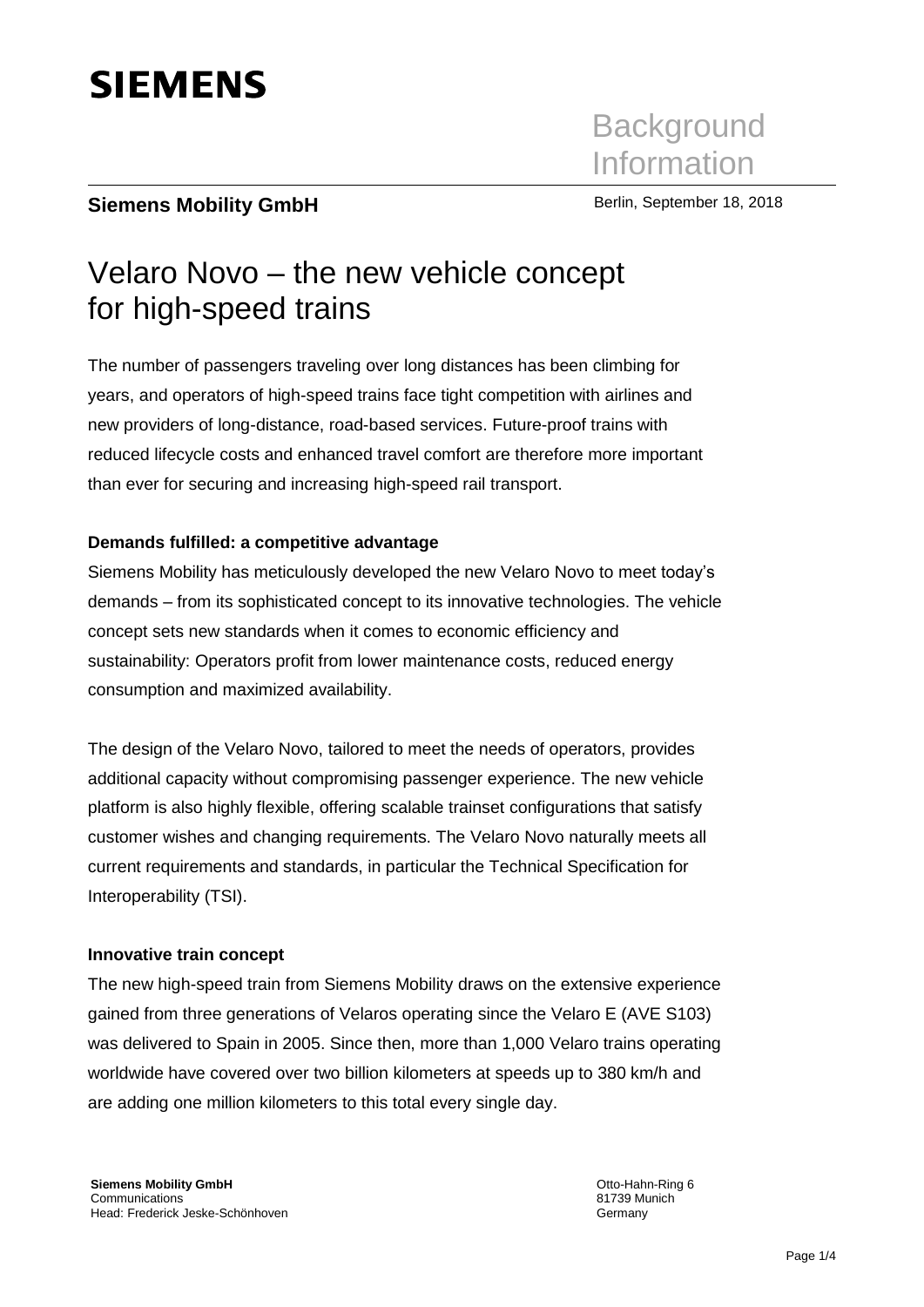The new Velaro Novo trainset is based on the proven distributed traction system used since the ICE 3, can be delivered as a single- or dual-system train (15 kv/25 kV), and has a scalable traction system for top speeds of 250 km/h to 360 km/h. The corresponding power outputs range from 4,700 to 8,000 kW. In a seven-car configuration, the Velaro Novo is 202 meters long and can be operated with either single or dual systems. A 404-meter long 14-car version is also available.

# **Outstanding energy efficiency**

With the Velaro Novo, Siemens Mobility is writing a new chapter in its Velaro success story – one marked by innovations in energy efficiency. Running at 300 km/h, for example, the new high-speed train uses 30 percent less energy than previous Velaro models, which translates to savings of 1,375 tons of  $CO<sub>2</sub>$  emissions a year.

Rigorously improved aerodynamics are essential for achieving higher energy efficiency and thus substantially reduced lifecycle costs. The completely covered and streamlined bogies cut energy consumption by roughly 15 percent and lower noise emissions. The aerodynamics of the end cars, further improved with a more streamlined front surface, and gangway connections that are flush with the train's body shell substantially reduce aerodynamic drag and cut energy consumption by around ten percent. In addition, the high-voltage equipment on the car roof is also completely covered, further improving the aerodynamics.

Furthermore, the Velaro Novo is around 15 percent lighter than previous Velaro generations. New profile and welding technologies for the body shells, massoptimized inbound bogies, new on-board converters and the use of innovative materials and construction solutions are just a few examples of the advances that have reduced the train's weight by over 70 tons. The design of the inbound bogies, proven in the Desiro City trainsets operating in the United Kingdom, was combined with experience gained with Velaro bogies and further refined for the Velaro Novo. The inbound bearings substantially lighten the running and traction bogies and, as a result of the lower unsprung mass, ensure smoother operation and reduced wear.

#### **Low-wear, cost-efficient operation**

Maintenance costs for the new train will also be substantially reduced. Continuously collected status data from the train can be analyzed and provide precise instructions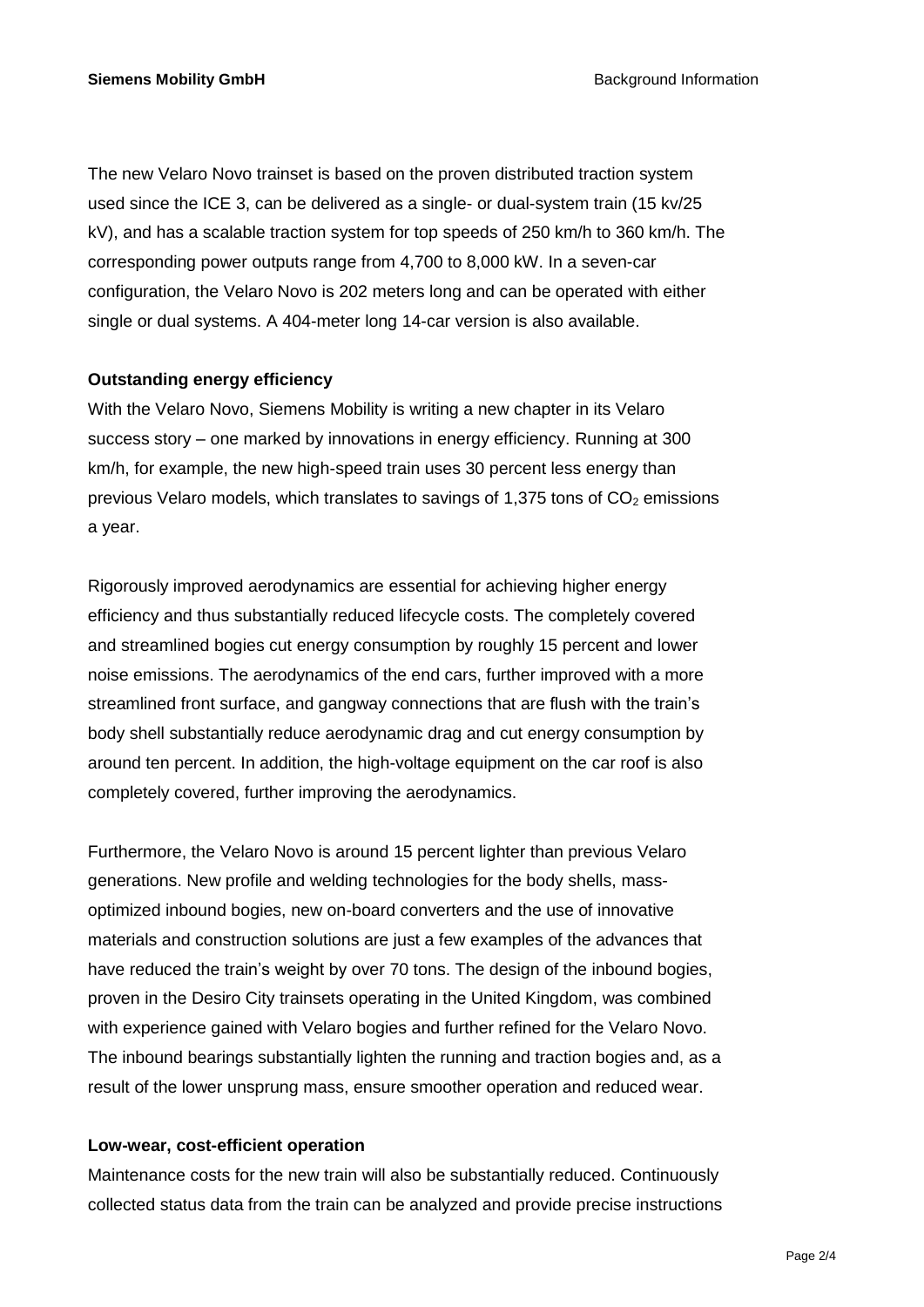for predictive, condition-oriented maintenance work. The electrical high-performance brakes with brake resistors enable braking largely without wear and tear, considerably reducing maintenance costs for the pneumatic braking system.

# **Flexible interior concept**

The Velaro Novo's lightweight body shell is based on the empty tube concept, meaning that there are no permanent installations inside the car and the interior can be furnished according to customer wishes and altered whenever requirements change. The cars have no underseat containers or electrical cabinets in their interior. Technical installations are reduced to a minimum and are functionally organized to optimize cable routes and weight savings. As a result of this design, the maximum possible capacity is available for passengers.

Despite the car length of 28.75 meters – a length that requires a somewhat narrower body shell to meet structure gauge requirements – the new cars have an aisle width of 535 mm, 11 mm wider than the previous Velaro, while offering the same seating comfort. For operations on rail routes with larger structure gauges, a variant is available with a wider body shell, making possible a 2+3 seating configuration. Internet service, passenger information systems, on-board entertainment and CCTV security surveillance systems can be integrated to meet customer needs.

# **Stringent testing**

Siemens Mobility has been rigorously testing the innovations used in its new highspeed train since April 2018. A test car, integrated into the ICE S operated by DB Systemtechnik, is currently undergoing test runs throughout Germany. The tests are being conducted under various operating conditions to monitor and analyze the performance of the car body and bogies, among other things. This data serves the project-independent testing and securing of the key vehicle features.

# **Future-proof and sustainable**

The Velaro Novo from Siemens Mobility is a systematic further development of three Velaro generations. Numerous innovations in details have made the new high-speed train a unique, highly efficient concept that consumes up to 30 percent less energy and clearly reduces investment and maintenance costs. At the same time, developers managed to increase the train's available space by ten percent. With its empty tube concept and numerous configuration possibilities, the Velaro Novo is